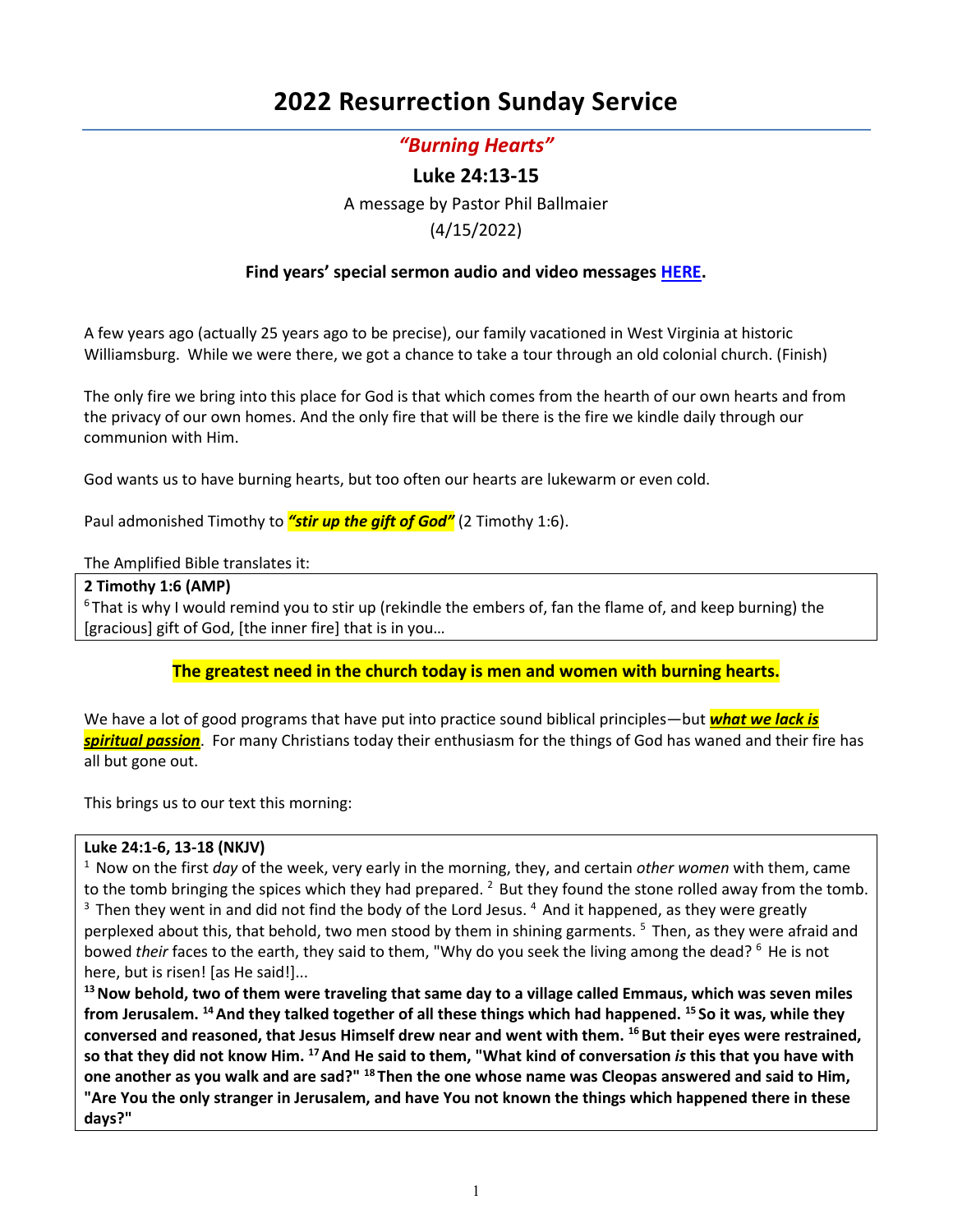So here we see two disciples of Jesus that found themselves in a similar place—their hearts were sad, and their passion had not only cooled—it was all but gone!

First of all, before we try to determine what the problem was that was causing them to lose their spiritual passion—let's look at what they *hadn't* lost.

# **REFLECTION: How might you stir up the gift of God?**

Or in other words, *what they still had* in their relationship with Jesus.

# **I. What These Two Disciples Still Had**

#### **Luke 24:18-19 (NKJV)**

<sup>18</sup> Then the one whose name was Cleopas answered and said to Him, "Are You the only stranger in Jerusalem, and have You not known the things which happened there in these days?" **19 And He said to them, "What things?" So they said to Him, "The things concerning Jesus of Nazareth, who was a Prophet mighty in deed and word before God and all the people…**

#### **A. They still had a love for Jesus—verse 19**

Even though their hearts were broken, and their dreams were shattered—they still spoke of Jesus with fondness—there really wasn't any bitterness in the way they spoke of Him.

There are a lot of Christians who, when things don't go their way, or their dreams are shattered in some way they become bitter against God—even angry, but to their credit not these disciples.

#### **B. They still believed in Him—verse 19**

Maybe, not to the degree they had just a few days earlier—I mean they no longer believed He was the Messiah of Israel.

But they still referred to Him as **"a Prophet mighty in deed and word before God and all the people"** so their faith, although damaged, was not completely destroyed.

# **REFLECTION: The disciples still had Love and Belief in Jesus; to you which is most important?**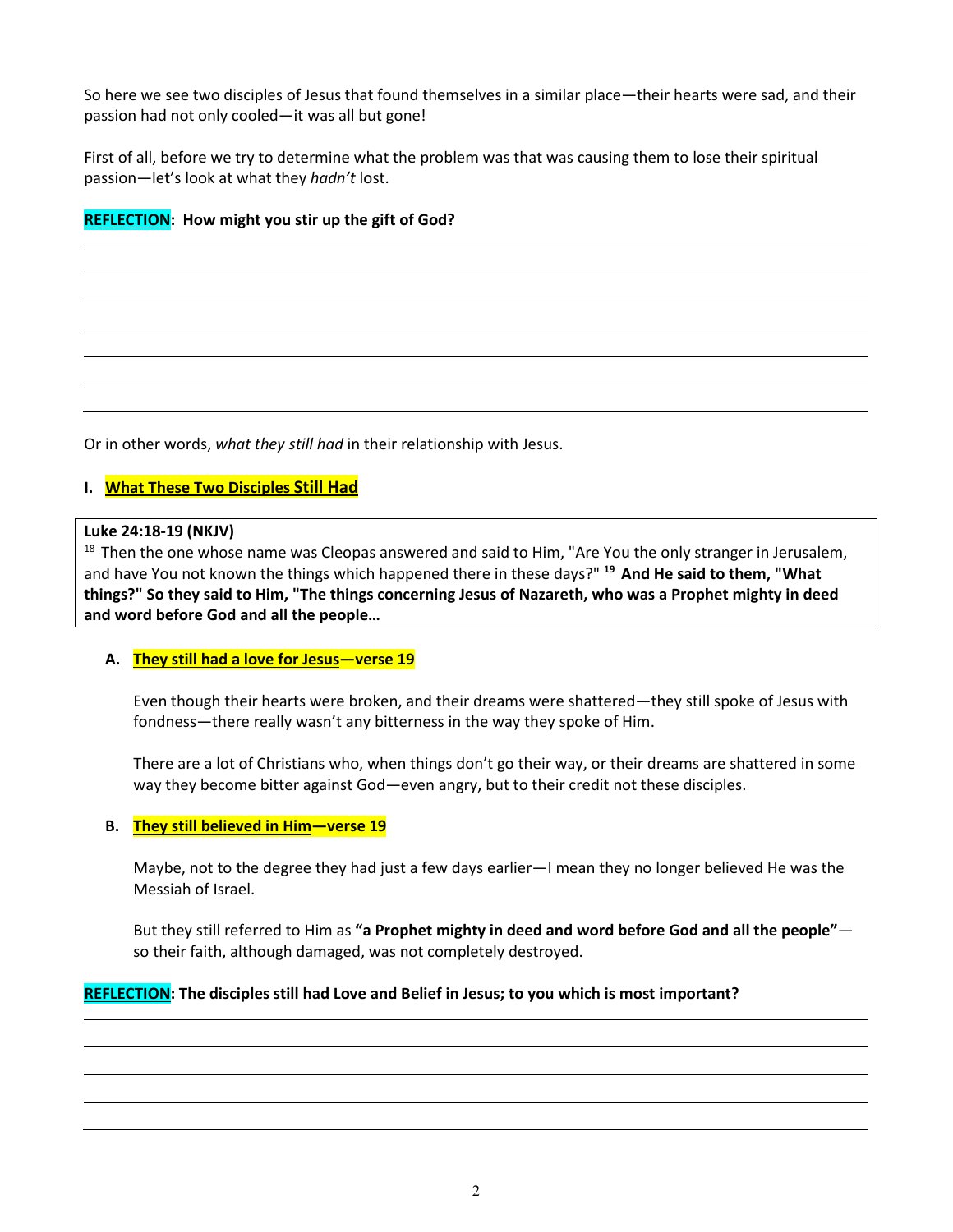# **II. What These Two Disciples Had Lost**

#### **A. They lost hold of the promises that Jesus had given to them**

They had forgotten the things He had told them and the promises He had made to them.

- **1. Three times He had told them that He was going to be crucified—but that He would rise again on the third day.**
- **2. He likened Himself to Jonah…** *"As Jonah spent 3 days and 3 nights in the belly of great fish, even so the Son of Man will spend 3 days and 3 nights in the heart of the earth."* (Matthew 12:40)
- **3. He had said to them if the temple of His body would be destroyed—in 3 days, He would raise it up again.**

But it seemed they hadn't taken those promises to heart (or maybe even ignored them altogether) because they didn't fit into their preconceived ideas of what Messiah would do when He finally came—not to die but to establish the Kingdom!

 $\triangleright$  It was a classic case of picking and choosing what we want to hear from God's Word while rejecting the rest.

But even when Christians do believe the promises of God, they often loose heart and forget what God has promised when things don't go the way they had expected and wanted—and on their timetable.

They immediately forget all the promises He has given to them (like these 2 disciple that day)—and in the process become totally discouraged, defeated, and even depressed—forgetting:

# **Ecclesiastes 3:1 (NKJV)**

1 To everything *there is* a season, A time for every purpose under heaven:

#### **Galatians 4:4 (NKJV)**

 $4$  But when the fullness of the time had come, God sent forth His Son, born of a woman, born under the law,

#### **Galatians 6:9 (NKJV)**

<sup>9</sup> And let us not grow weary while doing good, for in due season we shall reap if we do not lose heart.

#### **A. They lost hold of the promises that Jesus had given to them**

#### **B. They lost hope—verses 20-21**

#### **Luke 24:20-21 (NKJV)**

**20 and how the chief priests and our rulers delivered Him to be condemned to death and crucified Him. 21 But we were hoping that it was He who was going to redeem Israel…**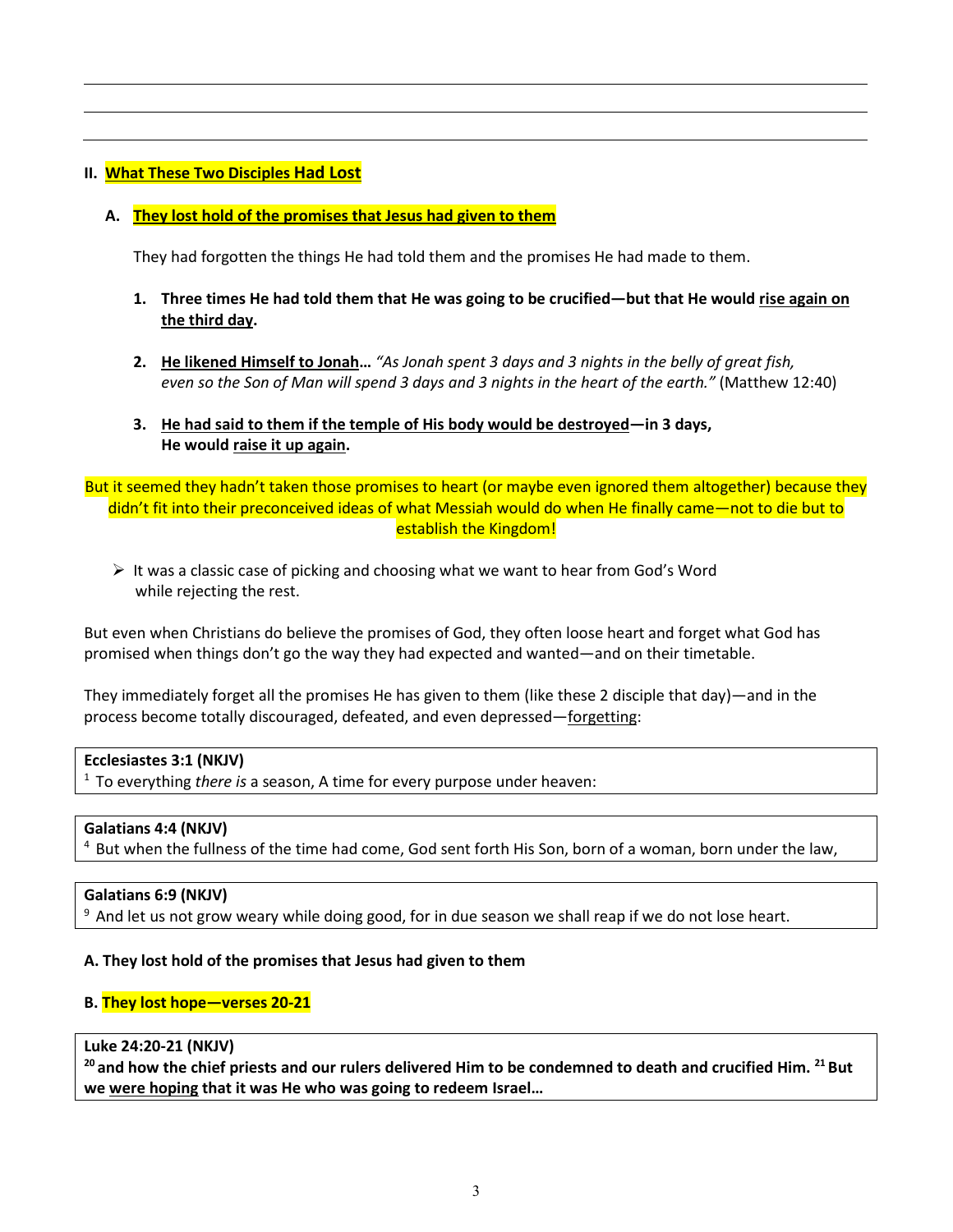How black things can look when we lose hope that God is going to come through—*"He had His chance—now it's too late."*

#### **Proverbs 13:12 (NKJV)**

12 Hope deferred makes the heart sick, but *when* the desire comes [when a hope is realized], *it is* a tree of life.

Or in other words, when we're deprived of hope we become emotionally sick and that will lead to depression and in some cases suicide.

Webster's dictionary defines *hope* this way*—"To desire with expectation of obtainment."*

# **Humanly speaking just because we hope for something doesn't mean it's guaranteed unless it's hope rooted in a promise of God.**

In the Bible God has given His children many promises—all of which are designed to give us hope.

Peter called these *"exceedingly great and precious promises."* (2 Peter 1:4)

Many of these deal with everyday life, where God has promised to provide everything we need to live physically from day to day.

#### **Matthew 6:31-33 (NLT)**

<sup>31</sup> "So don't worry about these things, saying, 'What will we eat? What will we drink? What will we wear?'

 $32$  These things dominate the thoughts of unbelievers, but your heavenly Father already knows all your needs.  $33$ Seek the Kingdom of God above all else, and live righteously, and he will give you everything you need.

# **Philippians 4:19 (NKJV)**

 $19$  And my God shall supply all your need according to His riches in glory by Christ Jesus.

- $\triangleright$  God, who created us, knows how important hope is for living our lives here on earth—and how prone we are to lose it when things get tough.
- $\triangleright$  That's why, in His Word, He constantly tries to encourage us not to lose hope in Him and in His promises to us—

#### **Jeremiah 29:11 (NLT)**

 $11$  For I know the plans I have for you," says the LORD. "They are plans for good and not for disaster, to give you a future and a hope.

# **Romans 15:13 (NKJV)**

 $13$  Now may the God of hope fill you with all joy and peace in believing, that you may abound in hope by the power of the Holy Spirit.

**God wants His people to have hope because He knows it is an essential ingredient for life—He knows that when hope is gone life becomes unbearable and even impossible.**

#### **A. They lost hold of the promises that Jesus had given to them**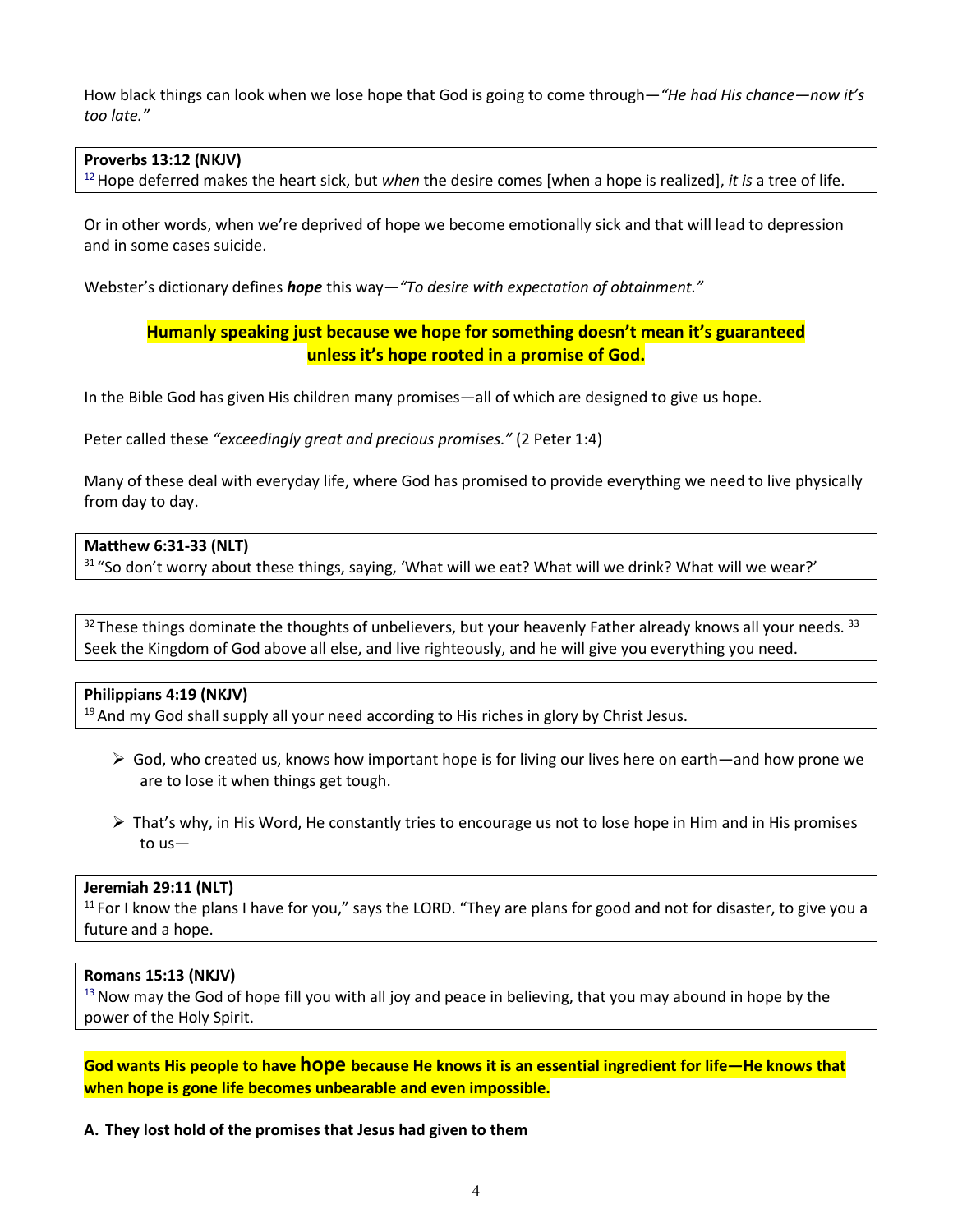#### **B. They lost hope—verses 20-21**

#### **C. They lost sight of Jesus because of the circumstance—verses 15-16**

Luke 24:15-16 (NKJV)<br><sup>15</sup> So it was, while they conversed and reasoned, that Jesus Himself drew near and went with them. <sup>16</sup> But their **eyes were restrained, so that they did not know Him.** 

Once we begin to lose our faith our spiritual vision grows dim—and we get very *'near-sighted.'* In other words, we see only the size of our problem and not the size of our God.

We can get so focused on the circumstance that we no longer see things through the eyes of faith but only through the eyes of flesh—and like Peter walking on the Sea of Galilee who got his eyes off of Jesus and on to his circumstance and began to sink—and so do we!

#### **D. They lost their joy—verse 17**

**Luke 24:17 (NKJV)** 

**17 And He said to them, "What kind of conversation** *is* **this that you have with one another as you walk and are sad?"** 

# *Even though the Lord was standing right next to these 2 disciples (as He is with us) they couldn't see Him as their eyes were blinded by sorrow and loss and shattered dreams.*

It reminds me of Mary Magdalen outside the empty tomb weeping—here the risen Christ was standing there trying to encourage her, her eyes were blinded by sorrow and loss and shattered dreams—just like us at times.

**E. They lost their fire**

# **Their spiritual enthusiasm and passion was gone.**

**REFLECTION: The disciples lost God's: Promises, Hope, Site of Jesus, Joy, and their Fire? In your walk with Jesus have you ever lost your spiritual enthusiasm?**

Jesus put it this way to the church of Ephesus in Revelation chapter 2—*"You have left your first love. You're still going through the motions, but you've lost the emotion in your relationship with Me."*

All of this is a picture of many in the church today.

**Many people have suffered bitter losses or disappointments—and so like the disciples on the road to Emmaus:**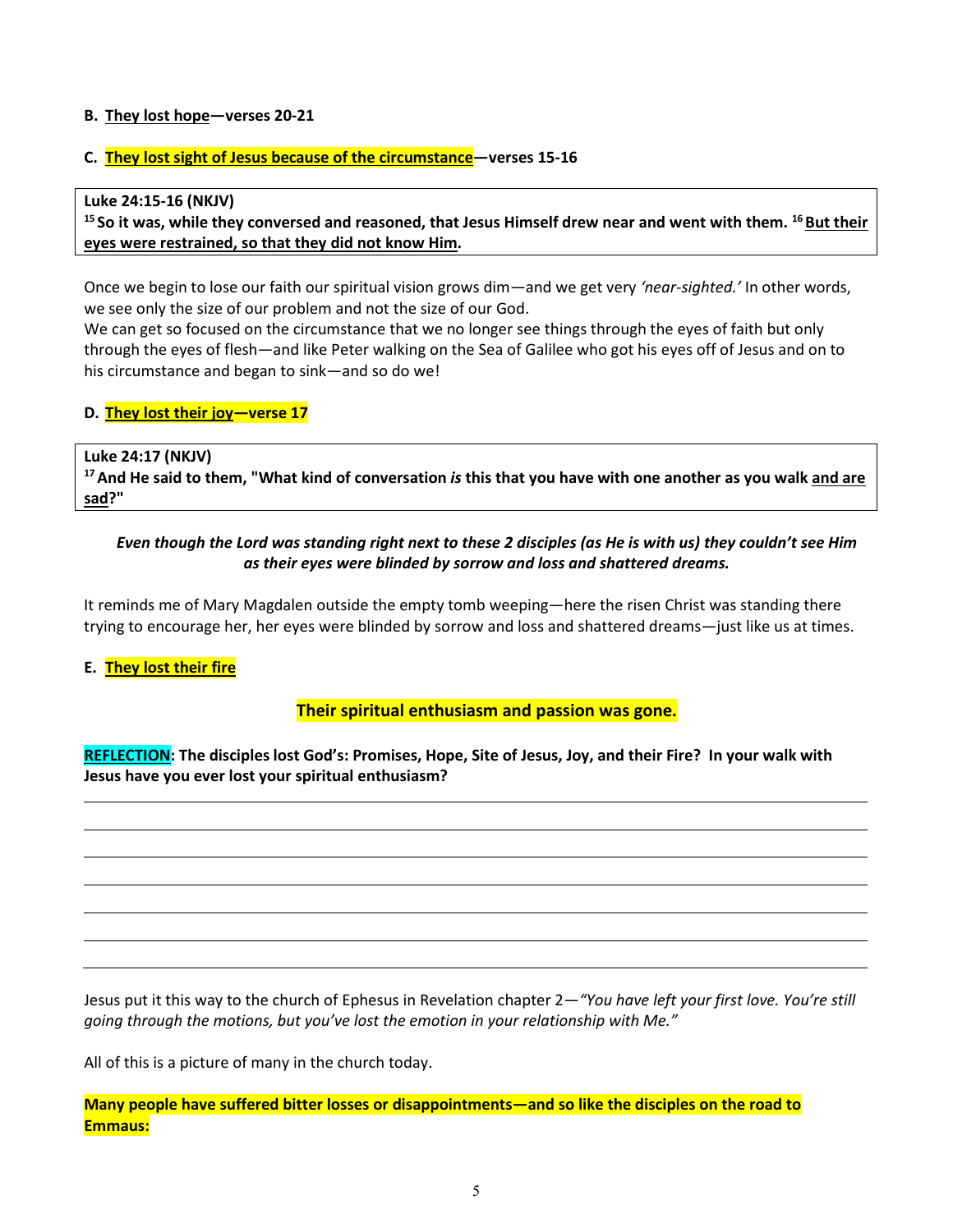- *They still have a love for Jesus—although they speak of their relationship with Him often in the past tense (nothing much happening with the Lord in their life today).*
- *They still believe in Him—somewhat, their faith is severely damaged but not totally destroyed.*
- *They've lost hold of the promises that God has given to them in His Word.*
- *They've lost hope that God is ever going to work and that things are ever going to change.*
- *Their spiritual vision has grown dim, they can't see the Lord is with them and still working in their lives.*
- *They've lost their joy.*
- *They've lost their passion for God.*
- **III. How Did Jesus Deal with Them?**
	- **A. He comes to them—verse 15**

#### **Luke 24:15 (NKJV)**

# <sup>15</sup> So it was, while they conversed and reasoned, that Jesus Himself drew near and went with them.

It seems that Jesus spent most of the afternoon with them, talking to them and teaching them—even though neither of them were of any great importance. In other words, they weren't apostles just *'ordinary'* disciples. Yet we must understand that—Jesus is no respecter of persons; He has no ordinary disciples—we're all special to Him.

# **He cares about you and what you're going through. (1 Peter 5:7)**

He knows if you are having a crisis of faith right now and I believe He'll come to you in some way, shape, or form to encourage you. Maybe He'll come to you thru a circumstance (like He did with Peter in the storm he was going thru)—or maybe thru a verse or passage in His Word during your morning devotions—or thru someone you may or may not know that He comes to you thru to encourage you and help you gain perspective again.

It'll really be Jesus coming to you but if you're not careful you may miss Him! (Mark 6:48)

# **B. He reproves them for not understanding all that God had said in His Word—verses 25-26**

# **Luke 24:25-26 (NKJV)**

**25 Then He said to them, "O foolish ones, and slow of heart to believe in all that the prophets have spoken! 26 Ought not the Christ to have suffered these things and to enter into His glory?"** 

*What was their basic problem?* **They did not believe** *all* **that the prophets had written about the Messiah.** 

*That was the problem with most of the Jews in that day—they saw Messiah as a conquering Savior, but they did not see Him as a suffering Servant. (Isaiah 53:3)*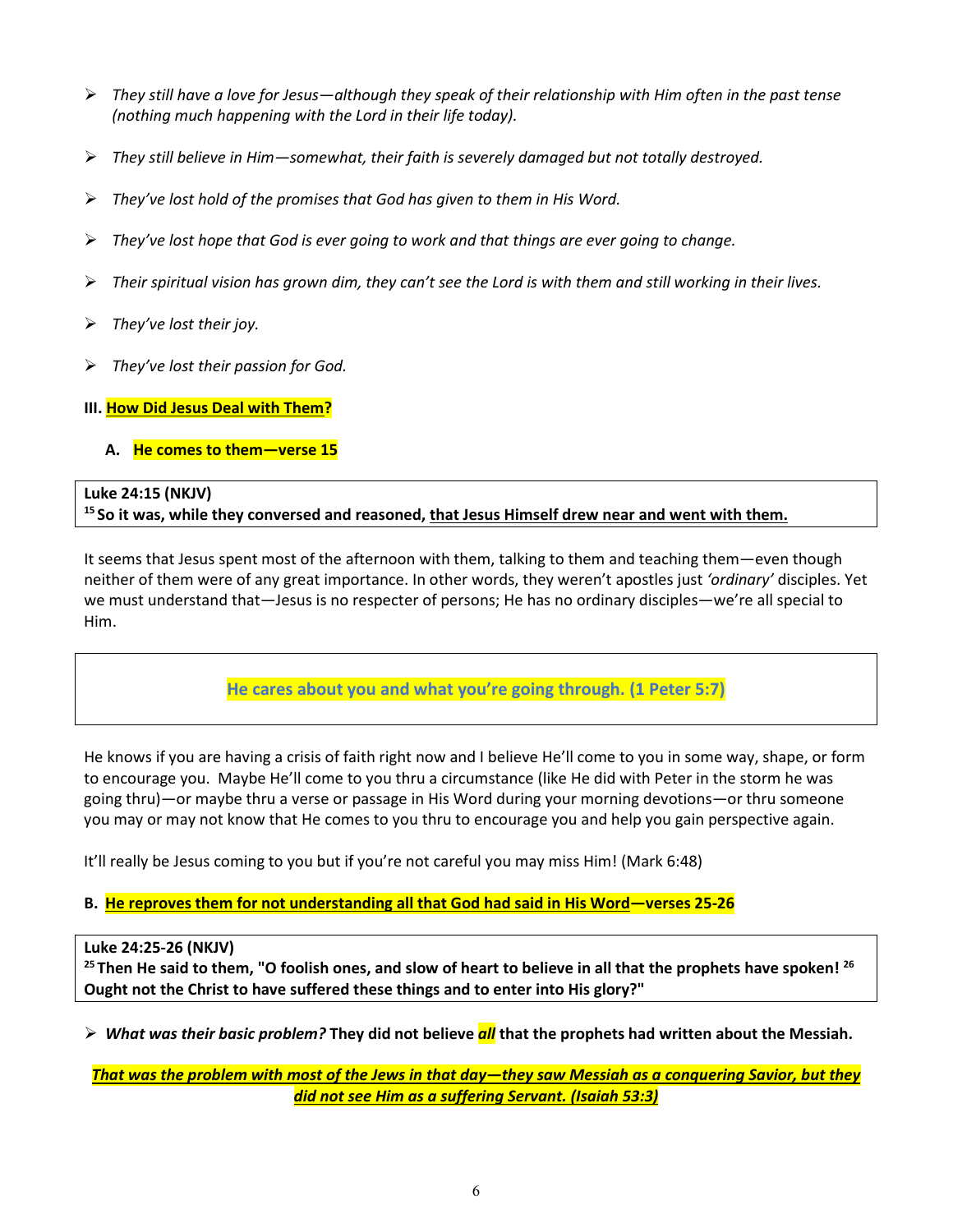As they read their Scriptures (our Old Testament)—they only focused on the Scriptures that dealt with the glory but not the suffering of the Messiah.

(Explain—"Messiah ben Joseph" and "Messiah ben David")

This is the problem with too many Christians today—**they want blessings but not adversity**—they reject the cross but still want the crown—forgetting that crucifixion Friday proceeds resurrection Sunday! Therefore, they tend to only read those portions of Scripture that appeal to them and ignore the rest—as if the Bible was like the salad bar at Sizzlers!

Paul reminded us in Philippians 1:29:

*"For to you it has been granted on behalf of Christ, not only to believe in Him, but also to suffer for His sake."*

# **C. He teaches them from the Word of God—verse 27**

# **Luke 24:27 (NKJV)**

**27 And beginning at Moses and all the Prophets, He expounded to them in all the Scriptures the things concerning Himself.** 

# **Paul the apostle admonished the Ephesian pastors in Acts 20:27—to teach their people** *"the whole counsel of God"—***which is why we teach verse by verse. (Comment)**

# **Jeremiah 23:28-29 (NKJV)**

<sup>28</sup> "The prophet who has a dream, let him tell a dream; And he who has My word, let him speak My word faithfully. What *is* the chaff to the wheat?" says the Lord. 29 "*Is* not My word like a fire?" says the Lord, "And like a hammer *that* breaks the rock in pieces?

- *"But I'm always studying the Word, and my heart still feels cold."*
- $\triangleright$  Yes, maybe that's true—but do you study it to learn about Jesus? In other words, do you want to understand and draw close to Jesus through your study of the Word—or do you study to increase your head knowledge but not your love of Jesus?
- **D. "He expounded to them in all the Scriptures the things concerning Himself". (verse 27)**

Notice something else; **the fire was not rekindled while they talked** *about* **Him** with each other on the road—the fire was only kindled when they began spending time *with* Him and talking *to* Him and He to them. We can only really know Him by *communing* with Him.

# **Luke 24:35 (NKJV)**

**35 And they told about the things** *that had happened* **on the road, and how He was known to them in the breaking of bread [**fellowship/communion].

**REFLECTION: Of the four things noted above regarding how Jesus dealt with the waiver disciples; which one would have the greatest impact for you?**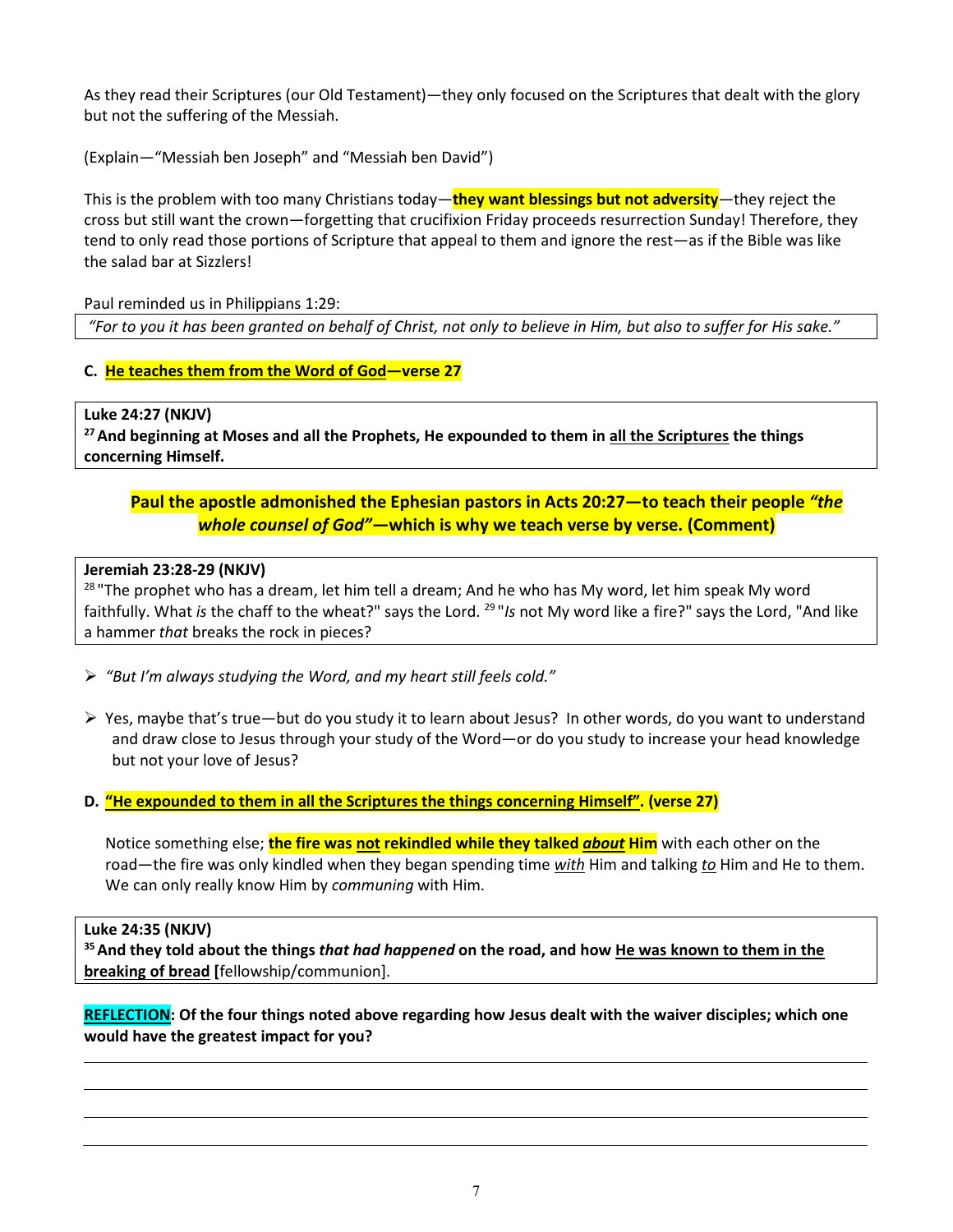# **IV. What Was the Results in These Disciples Lives?**

#### **A. Their hearts were rekindled for God—verse 32**

#### **Luke 24:32 (NKJV)**

**32 And they said to one another,** *"Did not our heart burn within us while He talked with us on the road, and while He opened the Scriptures to us?"*

#### **B. They had a burning passion to tell others about the risen Lord Jesus—verses 33-34**

#### **Luke 24:33-34 (NKJV)**

**33 So they rose up that very hour and returned to Jerusalem, and found the eleven and those** *who were* **with them gathered together, 34 saying, "The Lord is risen indeed…** 

#### **Conclusion**

Richard C. Halverson was the United States Senate Chaplain from February 2, 1981, until his retirement on December 31, 1994—before that he pastored the [Fourth Presbyterian Church](http://en.wikipedia.org/w/index.php?title=Fourth_Presbyterian_Church_%28Bethesda%29&action=edit&redlink=1) i[n Bethesda, Maryland](http://en.wikipedia.org/wiki/Bethesda,_Maryland) for 23 years.

I am told, he was a wonderful man of God with a heart as big as his physical stature.

I read a short, condensed version of his biography in the book, *"They Found the Secret."*

"During a time, as a young man, when the Holy Spirit was working on him to surrender his life completely to God, one night while at a Bible Conference in San Bernardino, CA. he couldn't sleep and felt compelled by the Spirit to write out, what later came to be known, as the four commitments of *The Fellowship of the Burning Heart.*

He said, *"Having come to a personal belief in the Lord Jesus Christ and realizing that the urgency of the hour in which we live demands the highest type of Christian discipleship…*I am therefore committed to the following principles:

**1. I AM COMMITTED TO THE PRINCIPLE** that Christian Discipleship is sustained solely by God alone through His Spirit; that the abiding life of John 15 is His way of sustaining me. **Therefore,** I pledge myself to a disciplined devotional life in which I promise through prayer, Bible study, and devotional reading, to give God not less than one hour per day. (Psalm 1.)

**2. I AM COMMITED TO THE PRINCIPLE** that Christian Discipleship begins with Christian character. **Therefore,** I pledge myself to holy living, that by a life of self-denial and self-discipline, I may emulate those Christ-like qualities of chastity and virtue which will magnify the Lord. (Philippians 1:20, 21.)

**3. I AM COMMITTED TO THE PRINCIPLE** that Christian Discipleship exercises itself principally in the winning of the lost to Jesus Christ. **Therefore,** I pledge myself to seek every possible opportunity to witness in order that I may always be engaged in winning someone to Jesus Christ. (Matthew 28:19; Acts 1:8.)